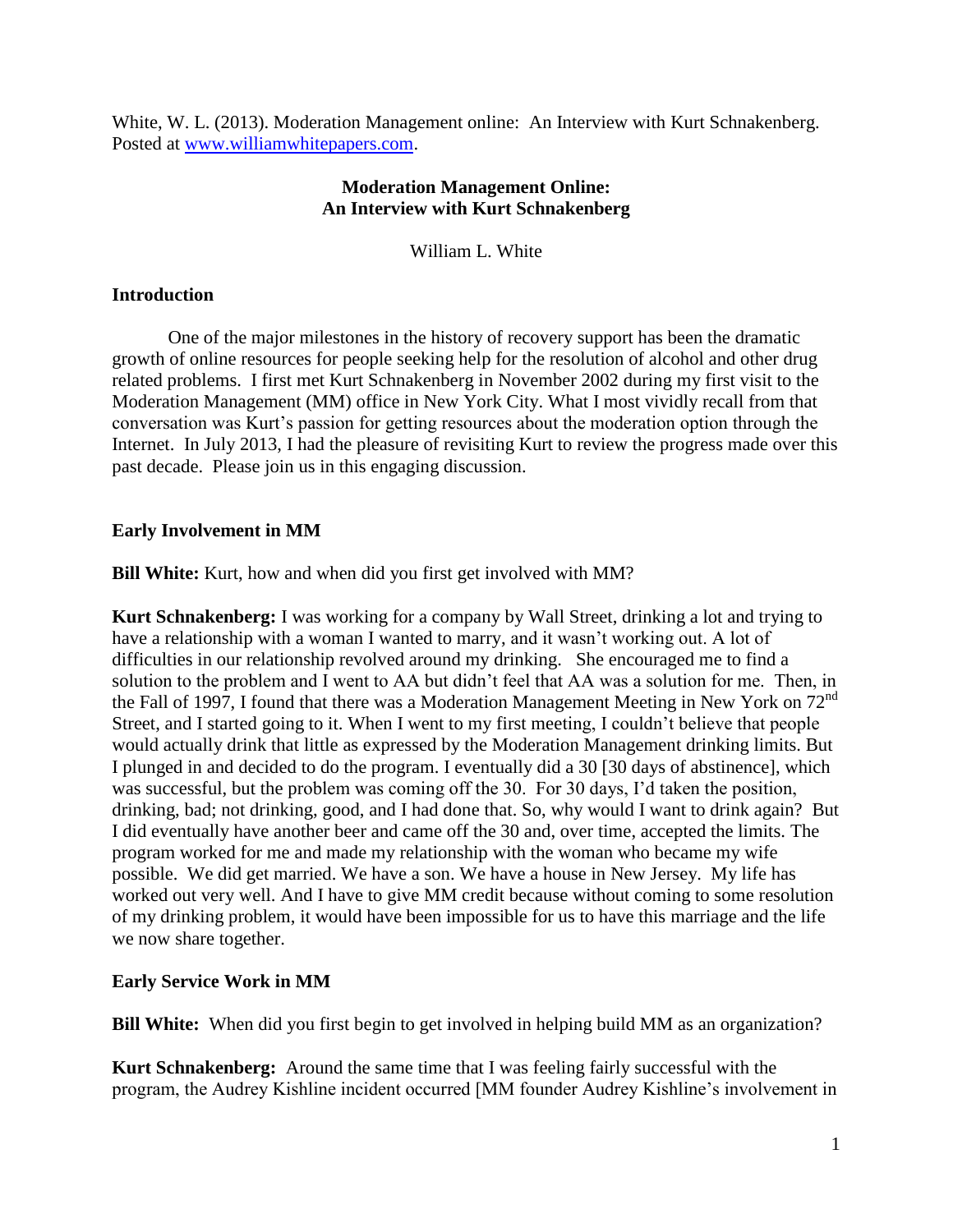an alcohol-related crash that killed two people], and it appeared that MM was going to collapse. MM was under so much attack. The early MM organization was always rather tenuous, and it revolved around Audrey. With Audrey out of the picture, it just seemed that MM would drift off into the ether and no longer exist. But the people who I had been going to MM meetings with started meeting at the (former) Olympic Diner down the block on  $72<sup>nd</sup>$  Street and began a discussion about how we might move MM forward. The new MM workbook, *Responsible Drinking*, authored by several alumni, was coming out and we felt that the book could help increase membership and help hold the organization together. We managed to get MM back on its feet with the help of the Harm Reduction Coalition downtown. James Cannon, who served as MM's Executive Director for several years, was a major part of the rebuilding effort. It is a struggle to put together a non-profit and keep it functioning. We've gone through a number of very well-qualified and very respectable executive directors. Some have been former members of Moderation Management, and some have been professionals in the recovery field. Each time, we keep coming back to the consensus that we must be lay-led to maintain our legitimacy in the world. Currently, the management of the organization consists strictly of our members. Some of us may have advanced degrees or doctorates, but it's not in anything relating to the field of alcohol abuse. We are attempting to keep MM going and move it forward and promote our message in spite of the fact that we always appear to be in dire financial straits.

#### **MM Goes Online**

**Bill White:** Kurt, tell me the beginning story of MM's presence online. I know you were involved quite a bit in that early effort.

**Kurt Schnakenberg:** MM had a fairly basic website early on. I thought that the MM group in New York should have its own website, so I put together a website for them. Audrey and I talked at some point about me formally doing more work for the organization, but that was close to the time the incident occurred and nothing really came of that. When James Cannon took over MM, he wanted to further develop the website. Now, at that time, the website had a lot of content that was carefully collected and groomed. So, we basically picked up the existing website and we plumbed the back end to make it into an SSI website with SHTML pages. That allowed us to gradually insert new content and automations and add a number of new features, including most notably, our \*ABSTAR\* Program.

\*ABSTAR\* – MM's drink counting program – was started as an Excel spreadsheet. Copies of the spreadsheet were distributed among participants, but the content of the master spreadsheet was updated when people would send e-mail messages to the \*ABSTAR\* administrators. It was an ineffective way to maintain the thing, but it was a low-tech way to communicate within the kind of service that \*ABSTAR\* represents. \*ABSTAR\* is now a web page that can show your drinking history to the viewing public. People who are involved in the program can also see how you are doing and it gives direct feedback that we feel is very effective in modifying behavior.

The entire \*ABSTAR\* program taken online was much more effective than the Excel spreadsheet. I wrote a Perl program that basically took the spreadsheet and imitated it as a webpage. It included the ability for users to have individual log-ins, enter their monthly information and have that incorporated into the public web page or spreadsheet – or not, and remain private. You could have \*ABSTAR\* private or you could have \*ABSTAR\* public, the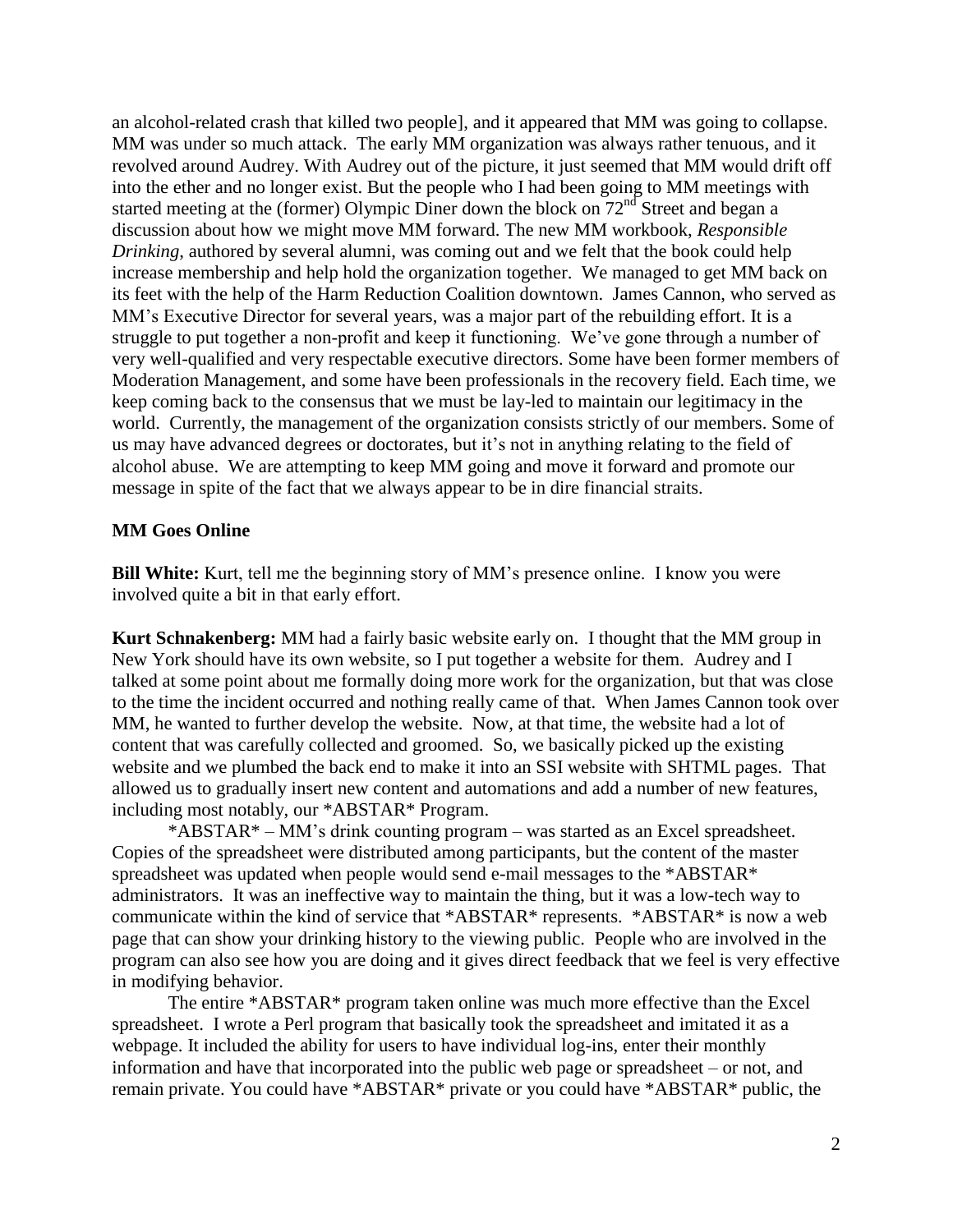latter revealing your numbers to the public. If you did not want your numbers to be public, you would not ask to have your rows made public, and you could then use the system privately. So the root of the \*ABSTAR\* program is that it gives people a way to use the internet to list their drink counts and for these drink counts to be made very public on the publically accessible \*ABSTAR\* page, which is also at [www.moderation.org/abstar](http://www.moderation.org/abstar) or at [http://abstar.org.](http://abstar.org/)

The original \*ABSTAR\* program has been rewritten several times although the fundamental programming remains the same. It's getting far more use now than we ever intended. Browsers are better. Computers have more memory. So we haven't gotten too many complaints that the page is collapsing when people try to view it, which is great since these have become incredibly complex pages.

**Bill White:** For some of our readers who may not have visited the site yet, I wonder if you could describe some of the other tools or resources that are now on the site?

**Kurt Schnakenberg:** One of the original online tools that Moderation Management worked with was a LISTSERV system. What we call our "Online Community" was an important part of Moderation Management from the very beginning. Now, LISTSERV is an older technology: it's basically a "push" e-mail system that you subscribe to and when somebody sends an e-mail message to the server, that server will reflect that e-mail message out to all the subscribers of that service. The entire e-mail message is reflected, including the e-mail address, which means that some conditions of anonymity are not available. But a LISTSERV is such a basic functional system, we have thousands of users who receive these messages every day. It's a popular system that is an important component of our online offerings. There are practical limits to how many we can serve with a LISTSERV and we are now pushing those limits, but we regularly lose subscribers each month and gain subscribers each month so it's maintained a balance. <http://www.moderation.org/onlinegroups.shtml>

We also added a Forum several years ago at [http://forum.moderation.org.](http://forum.moderation.org/) It is our newest electronic service. The forum offers greater anonymity than the LISTSERV because the only thing that people can take from a post is a forum user name, not an e-mail address. The content on the Forum is not as ephemeral as on the LISTSERV. But for us, the Forum involves significant amounts of additional administrative tasks and has created a constant battle with spammers. There is a Public component to the Forum, which is currently locked. Subscribers get to see all the rich content that our users have been putting in it for the past few years. The forum is also used as a support tool for Dr. Reid Hester's "Moderate Drinking" program.

**Bill White:** What can you tell me about the volume or characteristics of those who are visiting the MM site?

**Kurt Schnakenberg:** Well, we have regular reports that we produce on the website, which are quite interesting. The reports provide the total sessions and number of page views. We get tens of thousands of page views each month. We can identify the popular pages and links through which people got to our site, but I cannot tell you that we have X number of single white females, etcetera.

**Bill White:** What about location, is the MM site primarily used by people in the US or internationally?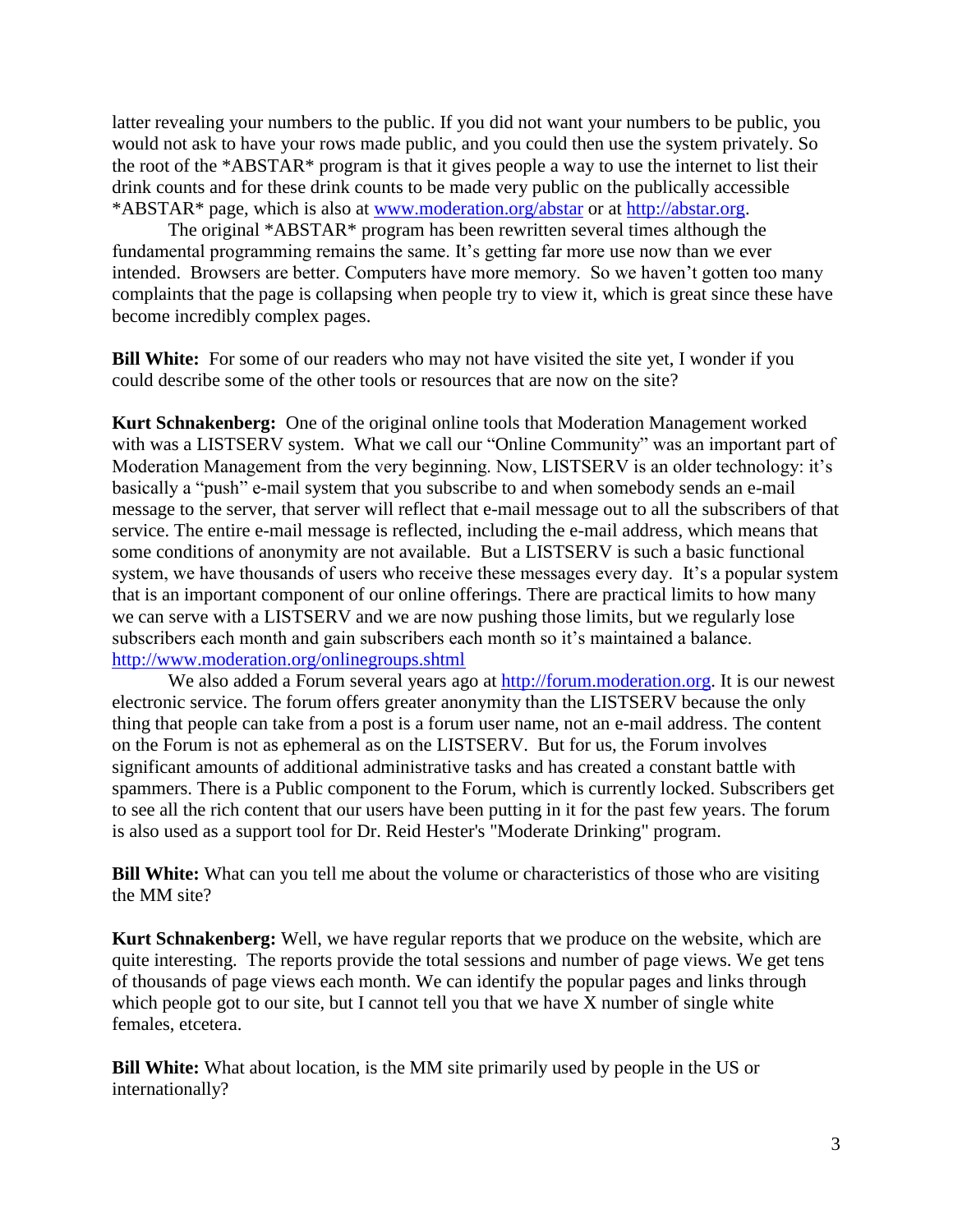**Kurt Schnakenberg:** We have a strong international presence, but it remains fundamentally a US-based program. We do have people who have agreed to run MM meetings in places as exotic as Thailand. We have had a meeting in Australia and currently have overseas meetings in England, Scotland, Ireland, and Germany. We have a number of users from South Africa who've been active on our services.

**Bill White:** Kurt, has the online activity replaced the face-to-face meetings or do you see the online activity as supplementing face-to-face meetings?

**Kurt Schnakenberg:** I feel personally that we need both. Face-to-face meetings are important for MM and were our original method for presenting our program. We have a new Program Director, and we are working to re-energize our face-to-face meeting development; however, the online component has either been growing or maintained a steady audience. The face-to-face meetings have proven more difficult to sustain. Even successful meetings sometimes fade. The problems that people are often dealing with in MM are hopefully not lifelong problems. They have a beginning and an end. When somebody feels that they have a control on their drinking problem and that they've achieved some sort of balance in their life, they often pursue activities outside of Moderation Management and point their life in a different direction.

**Bill White:** I'm wondering if there's an average length of time that you see that happening in terms of people participating and then disengaging?

**Kurt Schnakenberg:** It appears that nine months is about the time from introduction and commitment to the program to the time when people feel that they can step away from it. Often, we have people who come in to the program, feel they're successful with it, go away and come back several years later and say, "I need a refresher." But nine months seems to be about the average life span of many members' participation in our programs.

# **Future of MM Online**

**Bill White:** Have you given thought to what the MM online program might look like a decade from now with all the technology moving so quickly?

**Kurt Schnakenberg:** We're trying to experiment with it, and we have thought about it. Adding the forum was important to move away from dependence on the LISTSERV. But we've added other services that didn't go so well. For example, our chat room seemed like a great idea, but is just unable to service a significant number of users. We're just not getting good responses from it, although we have a commitment to maintain chat as an offering. So I'm not sure what is going to draw people to MM online. I know the internet is a powerful engine for moving MM forward and for communicating our program. It is hard to predict which direction this will come from. I can see, based on our web reports, that we are getting good responses to unexpected areas of our program. For example, our BAC tables page is very popular, and that's often an entrance page for people to encounter MM for the first time. We are looking at ways to expand our online services. We have not expanded with social media so far. Our efforts on Facebook have not been that popular. We're considering Twitter but the nature of Twitter as a medium is a little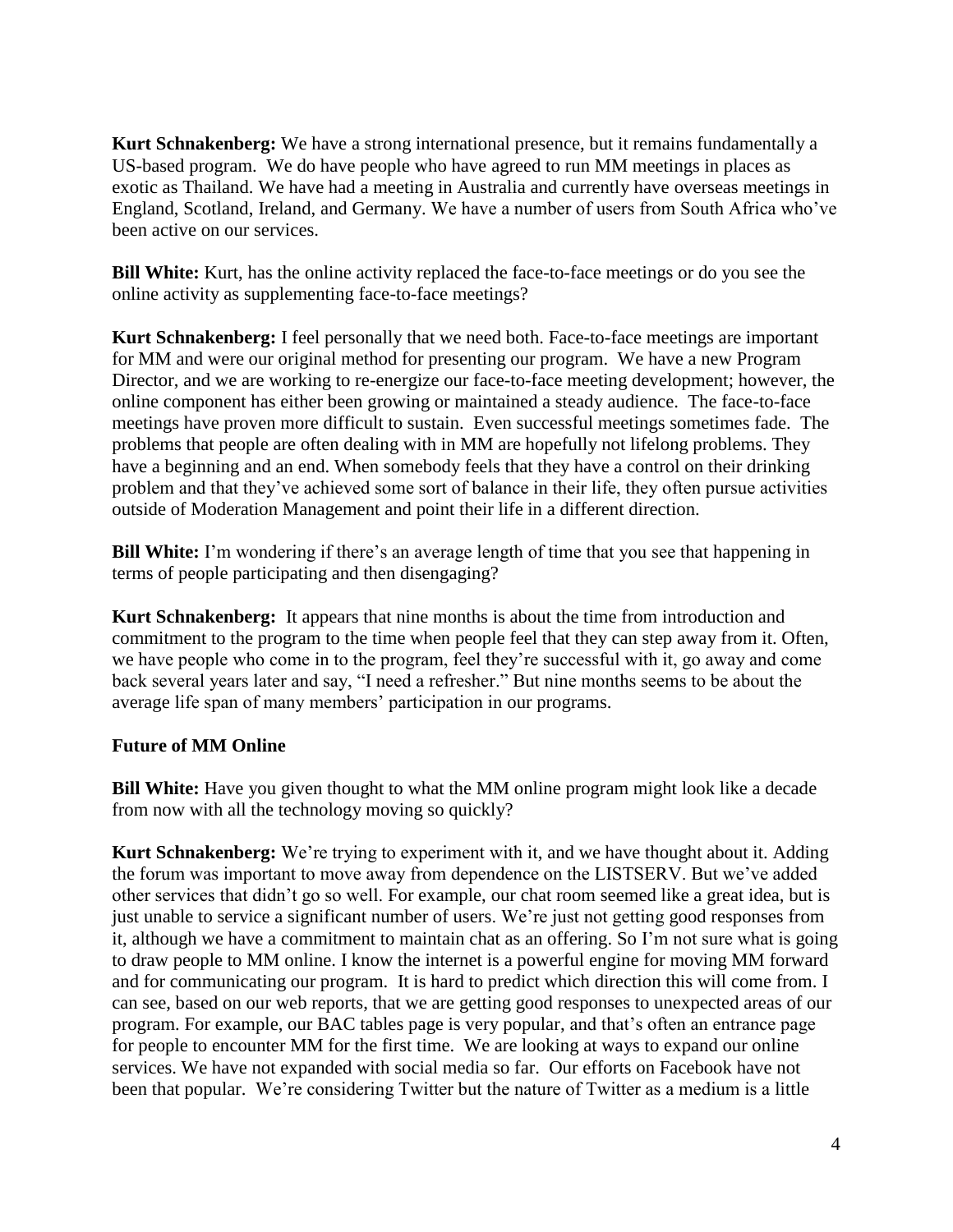difficult for us, and we're still trying to determine if that is what we could consider a therapeutic environment. We tend to be as an institution a little bit conservative, so we're monitoring our options. If we feel that a service is appropriate, we will consider it.

#### **Personal Reflections on MM**

**Bill White:** Kurt, what do you think has been MM's most important achievement over the course of the years you've been involved with it?

**Kurt Schnakenberg:** MM's most important achievement is we exist to give people an alternative to a life of alcohol abuse without demanding abstinence. This makes our program easier to approach. Basically, if people know that MM exists, we have succeeded. MM's survival is itself a goal. The fact that we exist is an indicator of continued success. We have also had organizations, such as NIAAA, use elements of our program within their own drinking guidelines, and that has given us a certain degree of satisfaction.

**Bill White:** Given the time you've had to observe people using MM, have you changed your views on for whom MM is appropriate or inappropriate?

**Kurt Schnakenberg:** It's very hard to say from an individual standpoint that one should not try to take a personally responsible approach to your drinking as an element of self-discovery. The essence of the MM program is, "We don't have the answer to your drinking problem. You have the answer to your drinking problem and if you work at it, you will find the answer, one way or another." There's a continuum of successful outcomes in MM. There's the option of lifetime abstinence, and we are not opposed to that choice. Some of our most successful members who continue to participate with our programs and administrative and volunteer roles are currently abstinent. And there are other people who have issues that they just find themselves unable to resolve with MM's help and hopefully we can help them seek professional help.

 I want to be clear, I don't do program. I work on the technical side and I'm strictly administrative, so I am speaking out of my personal observations. MM invites people to find their own answers and believes that there's a range of acceptable solutions. We want people to find an outcome that will bring their life into balance, whatever that outcome happens to be. Before an individual approaches the program, we can't say to them, "Oh, based on this characteristic or that characteristic, we don't believe that you'll be successful with the program." We believe our program has something to offer to everybody, even if it's finding out that you're not going to achieve your personal goals through the MM program and that you have to seek them elsewhere. We support all steps that lead to finding a solution to an individual's problem.

 There are wheels within wheels on this moderate drinking issue and there are some people who do better managing their drinking through personal recognizance than others. I think that time will tell that there are some people who will do better on moderation programs than others; however, it's not our role to classify people. If they don't get started down the road, they'll never end up with any kind of successful conclusion. The entire world of alcohol and drinking problems is quite large, varied, and not well managed in the American puritan landscape. I hope that MM is a gesture of sanity in a world that seems to promote alcohol abuse more than encourage natural restraint and responsible use. And in saying that, I want to emphasize that